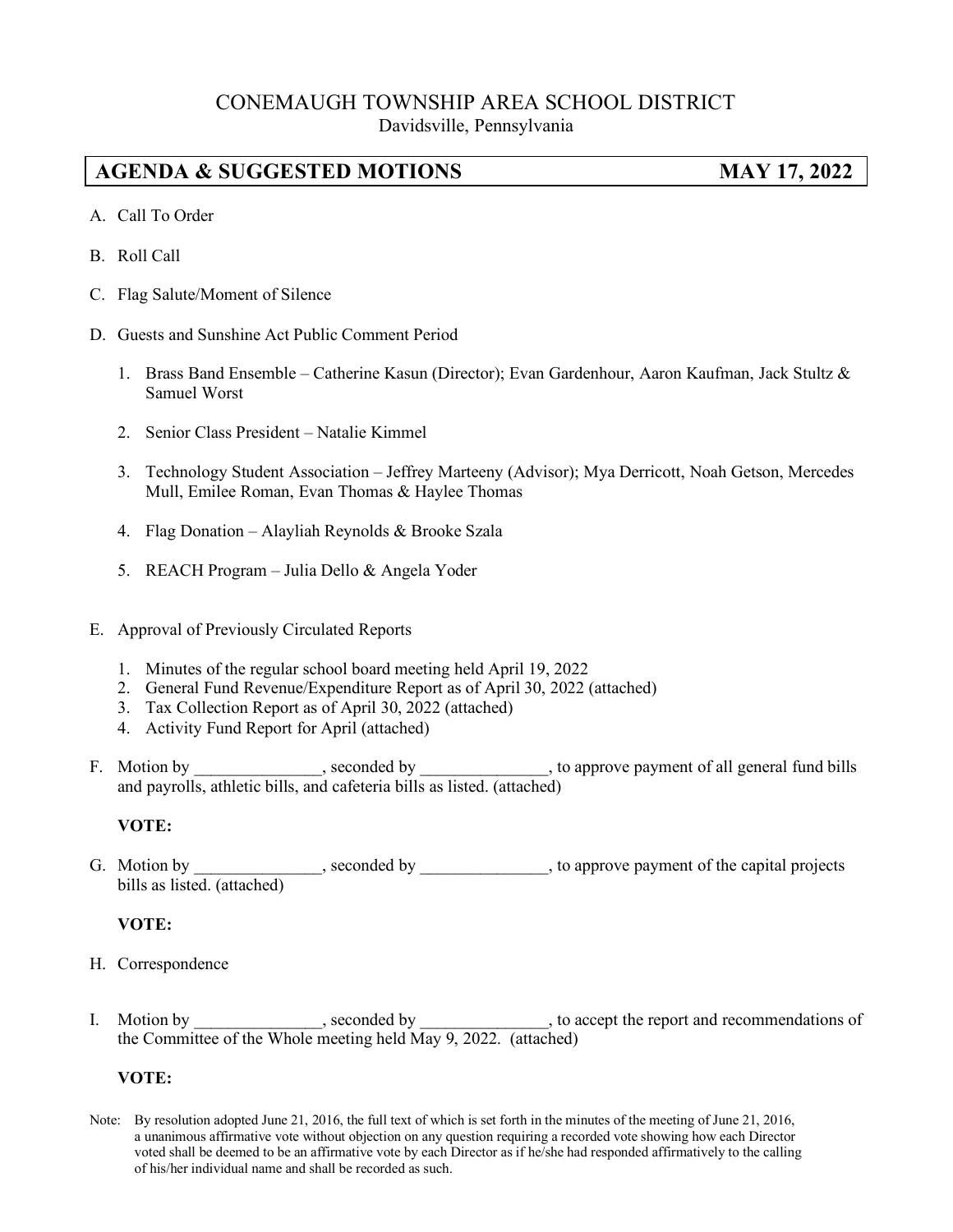- J. Motion by \_\_\_\_\_\_\_\_\_\_\_\_, seconded by \_\_\_\_\_\_\_\_\_\_\_, to approve the following requests:
	- 1. Permission for Jeffrey Marteeny to accompany TSA members (6) to the Gaylord Texan Resort/Dallas for the National TSA Contest on June 26-30, 2022 (Sunday-Thursday) at a cost of \$15,573: \$784/registration; \$5,856/travel & parking; \$7,773/lodging; \$920/meals; \$240/baggage fees (partially budgeted—District share \$14,942; TSA share \$631).
	- 2. Additional Substitute Teachers submitted by The Learning Lamp/Ignite Education Solutions for the 2021-2022 school year: Madison Crum (Grades PK-4); Sidney Warshel (Grades PK-4/Special Education).
	- 3. Permission to enter into an Alternative Education For Disruptive Youth Act 48 Program Agreement for Services with Ignite Education Solutions for two seats located at the Greater Johnstown CTC at a cost not to exceed \$12,174.54 per seat for the 2022-2023 school year. (was \$10,155.47 per seat this year)
	- 4. Appointment of Jonathan Waltermire as a bona fide volunteer Assistant Junior High Boys' Soccer Coach with compensation to be \$1,545 for the 2022-2023 school year.
	- 5. Appointment of Bradley Griesheimer as a bona fide volunteer Head Junior High Boys' Soccer Coach with compensation to be \$2,101 for the 2022-2023 school year, pending receipt of clearances. (credit for prior C.T. experience)
	- 6. Appointment of Tanya Blank and Stacy Burnworth as Kitchen Helpers at a rate of \$10 per hour for three (3) hours per day, with fringe benefits as outlined in the Cafeteria Employees' Handbook and pending receipt of clearances.
	- 7. Acceptance of the retirement/resignation of David Jodon as Head Junior High Boys' Basketball Coach effective May 12, 2022.
	- 8. Acceptance of the resignation of the following employees effective June 2, 2022: Tonya Telenko (Kitchen Helper); Melissa Wilson (Grade 6 Teacher).
	- 9. Permission for Megan Hostetler to serve as a volunteer for the Elementary School during the 2021-2022 school year.

## **VOTE:**

K. Motion by \_\_\_\_\_\_\_\_\_\_\_\_, seconded by \_\_\_\_\_\_\_\_\_\_\_, to adopt a proposed final General Fund Budget for the Conemaugh Township Area School District for 2022-2023, with revenues of \$16,686,904 and expenditures of \$16,686,904 in the categories as listed.

#### **1000 INSTRUCTION**

| 1100 Regular Programs<br>1200 Special Programs<br>1300 Vocational Education<br>1400 Other Instructional Programs | \$6,435,660<br>2,002,959<br>498,750<br>86,440    |             |
|------------------------------------------------------------------------------------------------------------------|--------------------------------------------------|-------------|
| 1500 Non-Public<br><b>2000 SUPPORT SERVICES</b>                                                                  |                                                  | \$9,023,809 |
| 2100 Pupil Personnel<br>2200 Instructional Staff<br>2300 Administration<br>2400 Pupil Health                     | 668,366<br>S.<br>440,720<br>1,227,857<br>353,822 |             |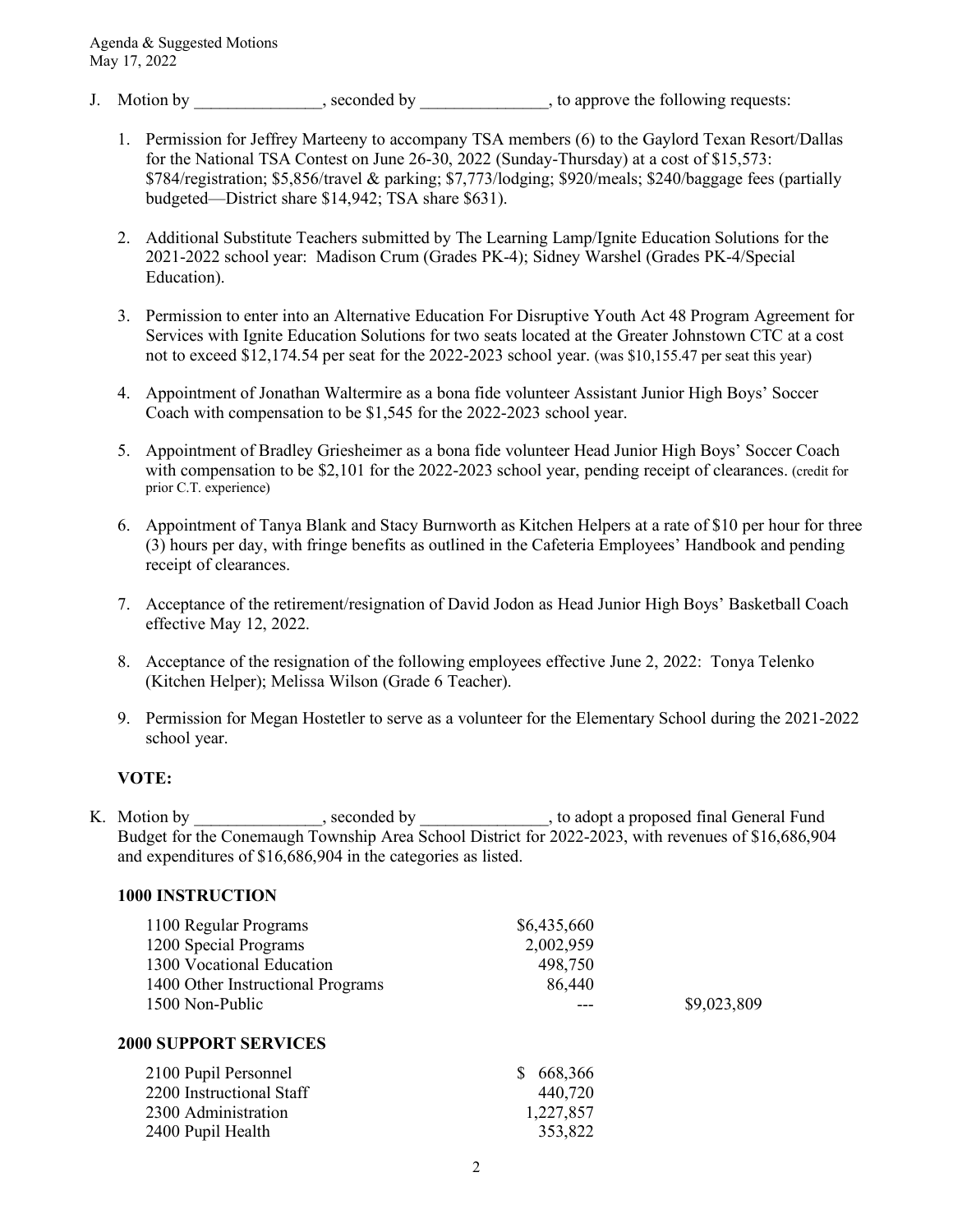Budget continued—

| 2500 Business<br>2600 Operation/Maintenance of Plant<br>2700 Student Transportation<br>2800 Central<br>2900 Other                          | 488,110<br>1,290,716<br>986,107<br>116,750<br>3,500 | \$5,575,948 |
|--------------------------------------------------------------------------------------------------------------------------------------------|-----------------------------------------------------|-------------|
| <b>3000 OPERATION OF NON-INSTR. SERVICES</b>                                                                                               |                                                     |             |
| 3200 Student Activities<br>3300 Community Services                                                                                         | \$633,362<br>2,250                                  | \$635,612   |
| <b>4000 FACILITIES ACQUISITION, CONSTRUCTION AND</b><br><b>IMPROVEMENT SERVICES</b>                                                        |                                                     |             |
| 4600 Building $&$ Land Improvements                                                                                                        |                                                     | 582,000     |
| <b>5000 OTHER FINANCING USES</b>                                                                                                           |                                                     |             |
| 5100 Debt Service<br>5230 Fund Transfers<br>5900 Budgetary Reserve                                                                         | \$769,535<br>100,000                                | \$869,535   |
| VOTE:                                                                                                                                      |                                                     |             |
| L. Motion by _______________, seconded by _______________, to adopt a proposed final supporting tax<br>structure for 2022-2023 as follows: |                                                     |             |
| Real Estate Tax                                                                                                                            | 27.96 Mills (same as last year)                     |             |

Per Capita Tax, Act 679 \$5.00 Per Capita Tax, Act 511 \$5.00 Earned Income Tax, Act 511 1% (Shared) Real Estate Transfer Tax 1% (Shared) Local Services Tax \$5.00 Occupation Tax 25% of County Valuation

## **VOTE:**

M. Motion by \_\_\_\_\_\_\_\_\_\_\_\_, seconded by \_\_\_\_\_\_\_\_\_\_, to appoint Cynthia L. Henry as a Custodian, beginning as soon as she is available, at a rate of \$10.00 per hour, with fringe benefits to be as outlined in the Buildings and Grounds Employees' Handbook and include five (5) vacation days for the 2022-2023 school year, and pending receipt of clearances.

## **VOTE:**

N. Motion by example by seconded by the support Staff Salaries for the Nuclearian Staff Salaries for the Nuclearian Staff Salaries for the Support Staff Salaries for the Support Staff Salaries for the Support Staff Salarie 2022-2023 school year as budgeted. (attached)

## **VOTE:**

O. Motion by \_\_\_\_\_\_\_\_\_\_\_\_, seconded by \_\_\_\_\_\_\_\_\_\_\_, to increase the work schedule of Kristen Russo, Speech/Language Teacher, from 37 days to 55 days per year.

## **VOTE:**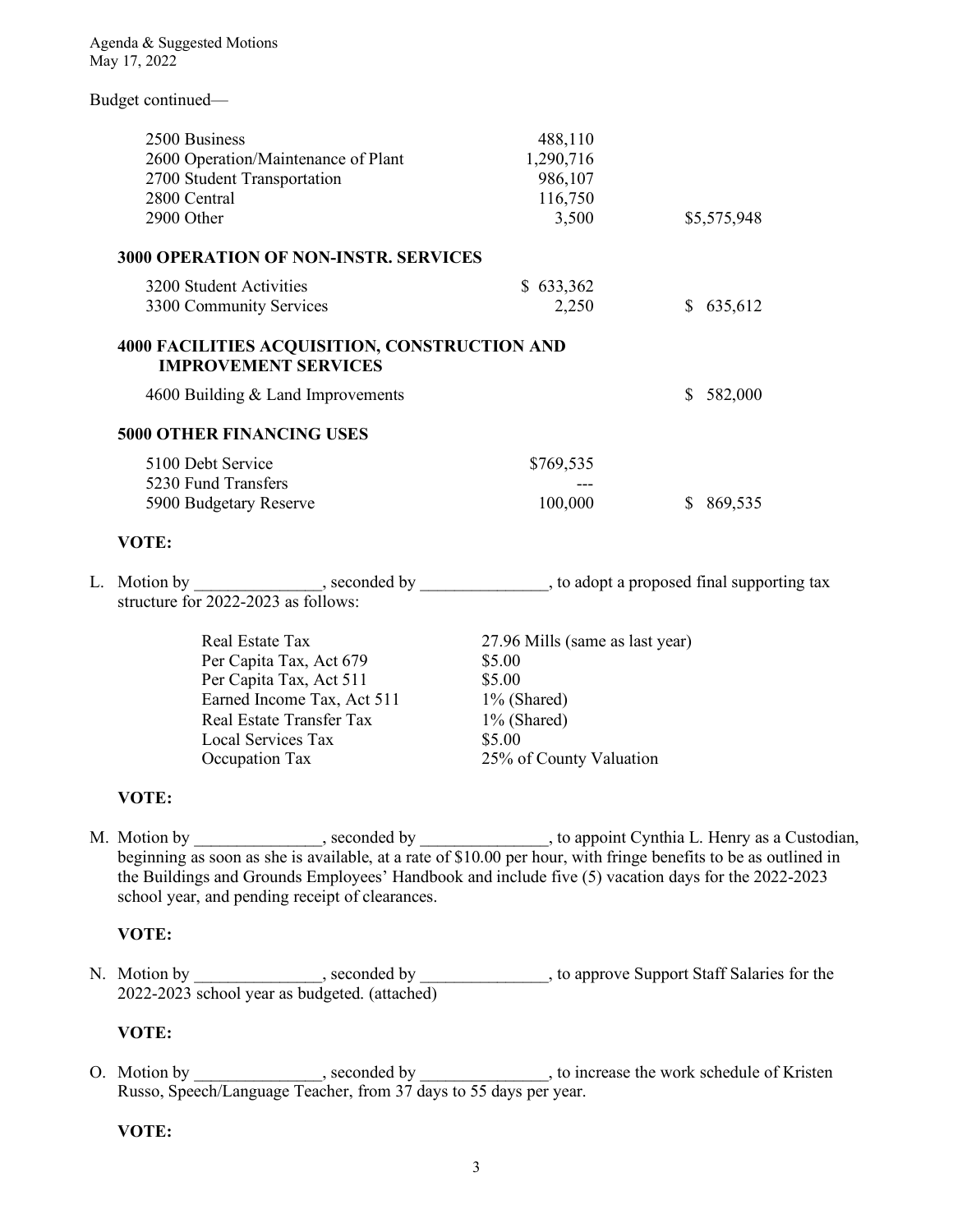P. Motion by \_\_\_\_\_\_\_\_\_\_\_\_\_, seconded by \_\_\_\_\_\_\_\_\_\_\_\_\_, to reappoint Michael Buncich as School Police Officer at a salary of \$50,000 for 185 days during the 2022-2023 school year, with daily hours to be determined by the administration, and that he be granted ten (10) sick and two (2) personal days per year.

#### **VOTE:**

Q. Motion by \_\_\_\_\_\_\_\_\_\_\_\_\_, seconded by \_\_\_\_\_\_\_\_\_\_\_\_\_, to reappoint the following bona fide volunteer athletic personnel at the amounts listed, which include a three (3%) percent increase as budgeted, for the 2022-2023 school year:

| Head Junior High Football Coach               | \$3,067                                |
|-----------------------------------------------|----------------------------------------|
| Assistant Varsity Girls' Basketball Coach     | \$2,864                                |
| Head Junior High Wrestling Coach              | \$3,152                                |
| Head Varsity Girls' Basketball Coach          | \$4,654                                |
| Assistant Junior Varsity Football Coach       | \$3,039                                |
| Head Varsity Track Coach                      | \$3,183                                |
|                                               | \$1,639                                |
| Head Junior High Baseball Coach               | \$2,062                                |
| <b>Assistant Varsity Track Coach</b>          | \$2,506                                |
| <b>Assistant Varsity Volleyball Coach</b>     | \$2,252                                |
| Head Junior High Track Coach                  | \$2,208                                |
| Assistant Junior High Girls' Basketball Coach | \$2,122                                |
| Head Varsity Softball Coach                   | \$3,495                                |
| Head Varsity Wrestling Coach                  | \$4,200                                |
| <b>Assistant Varsity Track Coach</b>          | \$2,778                                |
| <b>Assistant Varsity Softball Coach</b>       | \$2,258                                |
| Varsity Assistant A Football Coach            | \$3,497                                |
| <b>Assistant Rifle Team Coach</b>             | \$1,639                                |
| Assistant Junior High Baseball Coach          | \$1,639                                |
| Assistant Golf Coach                          | \$2,229                                |
| Head Varsity Boys' Basketball Coach           | \$5,729                                |
| Assistant Varsity Boys' Basketball Coach      | \$3,664                                |
| Assistant Junior High Softball Coach          | \$1,639                                |
| Head Varsity Football Coach                   | \$4,840                                |
| Head Junior High Softball Coach               | \$2,022                                |
| Head Rifle Team Coach                         | \$2,534                                |
| Head Junior Varsity Football Coach            | \$3,681                                |
| Junior High Cheerleading Advisor              | \$2,186                                |
| Weight Training/Fitness Coach                 | \$15,949                               |
| <b>Assistant Junior High Track Coach</b>      | \$1,591                                |
| Assistant Junior High Football Coach          | \$2,452                                |
| Head Junior High Volleyball Coach             | \$1,933                                |
| Head Varsity Volleyball Coach                 | \$3,039                                |
| Head Junior High Girls' Basketball Coach      | \$2,983                                |
| Head Golf Coach                               | \$2,732                                |
| <b>Assistant Varsity Baseball Coach</b>       | \$2,842                                |
| Head Varsity Baseball Coach                   | \$4,471                                |
|                                               | Assistant Junior High Volleyball Coach |

**VOTE:**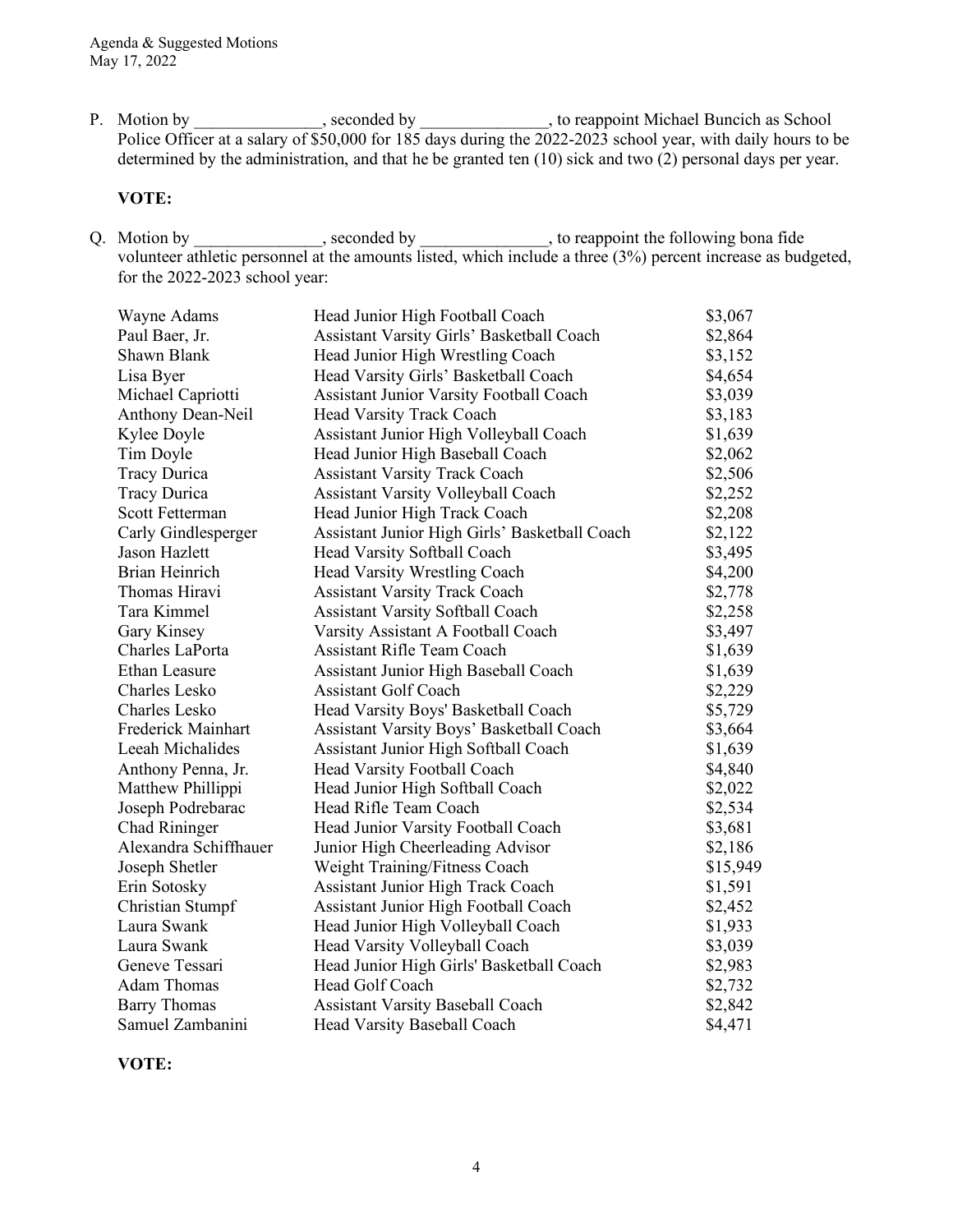R. Motion by \_\_\_\_\_\_\_\_\_\_\_\_\_, seconded by \_\_\_\_\_\_\_\_\_\_\_\_\_, to reappoint the following bona fide volunteer extracurricular personnel at the amounts listed, which include a three (3%) percent increase as budgeted, for the 2022-2023 school year:

| Jennifer Custer         | <b>Business Manager (Musical)</b>                | \$<br>845 |
|-------------------------|--------------------------------------------------|-----------|
| Jennifer Custer         | Speech Team Co-Advisor                           | \$1,015   |
| Meribeth DeBarto        | Senior High Student Council Advisor              | \$<br>957 |
| Kylee Doyle             | Assistant Technology Student Assoc. Club Advisor | 546<br>\$ |
| <b>Tracy Durica</b>     | <b>Assistant Rotary Interact Club Advisor</b>    | \$<br>562 |
| Amanda Evans            | Elementary Instrumental Co-Director              | \$<br>527 |
| Amanda Evans            | <b>Elementary Vocal Director</b>                 | \$<br>974 |
| Diane Feathers          | SADD/TATU Co-Advisor                             | \$<br>422 |
| Jacqueline Feathers     | Elementary Student Council Co-Advisor            | \$<br>338 |
| Jodi Forgas             | Junior High Scholastic Quiz Advisor              | \$<br>613 |
| Jodi Forgas             | Senior Class Advisor                             | \$<br>845 |
| Jodi Forgas             | Senior High Scholastic Quiz Advisor              | \$<br>579 |
| LeeAnn Gall             | Computer Club Advisor                            | \$1,132   |
| Lindsie Hammaker        | Assistant Secondary Instrumental Director        | \$1,688   |
| Catherine Kasun         | <b>Elementary Instrumental Co-Director</b>       | \$<br>479 |
| Catherine Kasun         | Orchestral Director (Musical)                    | \$<br>845 |
| Catherine Kasun         | Rotary Interact Club Advisor                     | \$<br>820 |
| Catherine Kasun         | Secondary Instrumental Director                  | \$3,939   |
| Ashley Kopp             | Speech Team Co-Advisor                           | \$985     |
| Mari G. Lingenfelter    | Director (Musical)                               | \$1,174   |
| Mari G. Lingenfelter    | National Honor Society Advisor                   | \$1,175   |
| Mari G. Lingenfelter    | <b>Secondary Vocal Director</b>                  | \$1,610   |
| Mari G. Lingenfelter    | Vocal Director/Producer (Musical)                | \$2,413   |
| Alyssa Lyons            | Yearbook Co-Advisor                              | \$1,970   |
| Jeffrey Marteeny        | Technology Student Association Club Advisor      | \$<br>796 |
| Alyshia Mock            | <b>Elementary Reading Team Advisor</b>           | \$<br>563 |
| Alyshia Mock            | Elementary Student Council Co-Advisor            | \$<br>338 |
| Erin O'Donnell          | Junior Class Advisor                             | \$<br>845 |
| Jakeb Rising            | MathCounts Advisor                               | \$<br>845 |
| Amber Roxby             | Act 48 Continuing Professional Ed. Chairperson   | 820<br>\$ |
| Shaina Sanderson        | Middle School Student Council Advisor            | \$<br>845 |
| Dawn Schuller           | <b>Band Front Coordinator</b>                    | \$1,345   |
| Gary Sechrengost        | S. O. N. Club Advisor                            | \$<br>995 |
| Gary Sechrengost        | Sophomore Class Advisor                          | \$<br>974 |
| Loni Stankan            | Newspaper Advisor                                | \$1,238   |
| Loni Stankan            | Yearbook Co-Advisor                              | \$1,970   |
| Geneve Tessari          | SADD/TATU Co-Advisor                             | \$<br>447 |
| <b>Sharon Wissinger</b> | Musical Assistant Director/Choreographer         | \$<br>845 |
| Donald Wyandt, Jr.      | Set Construction/Technician (Musical)            | \$1,688   |

## **VOTE:**

S. Motion by \_\_\_\_\_\_\_\_\_\_\_\_\_, seconded by \_\_\_\_\_\_\_\_\_\_\_\_\_, to appoint Jeffrey Alesantrino as School Board Treasurer for the 2022-2023 fiscal year according to School Code Section 404, beginning the first day of July, 2022 and ending the last day of June, 2023, with payment in the sum of \$675 per year, and that his bond be set at \$10,000.

#### **VOTE:**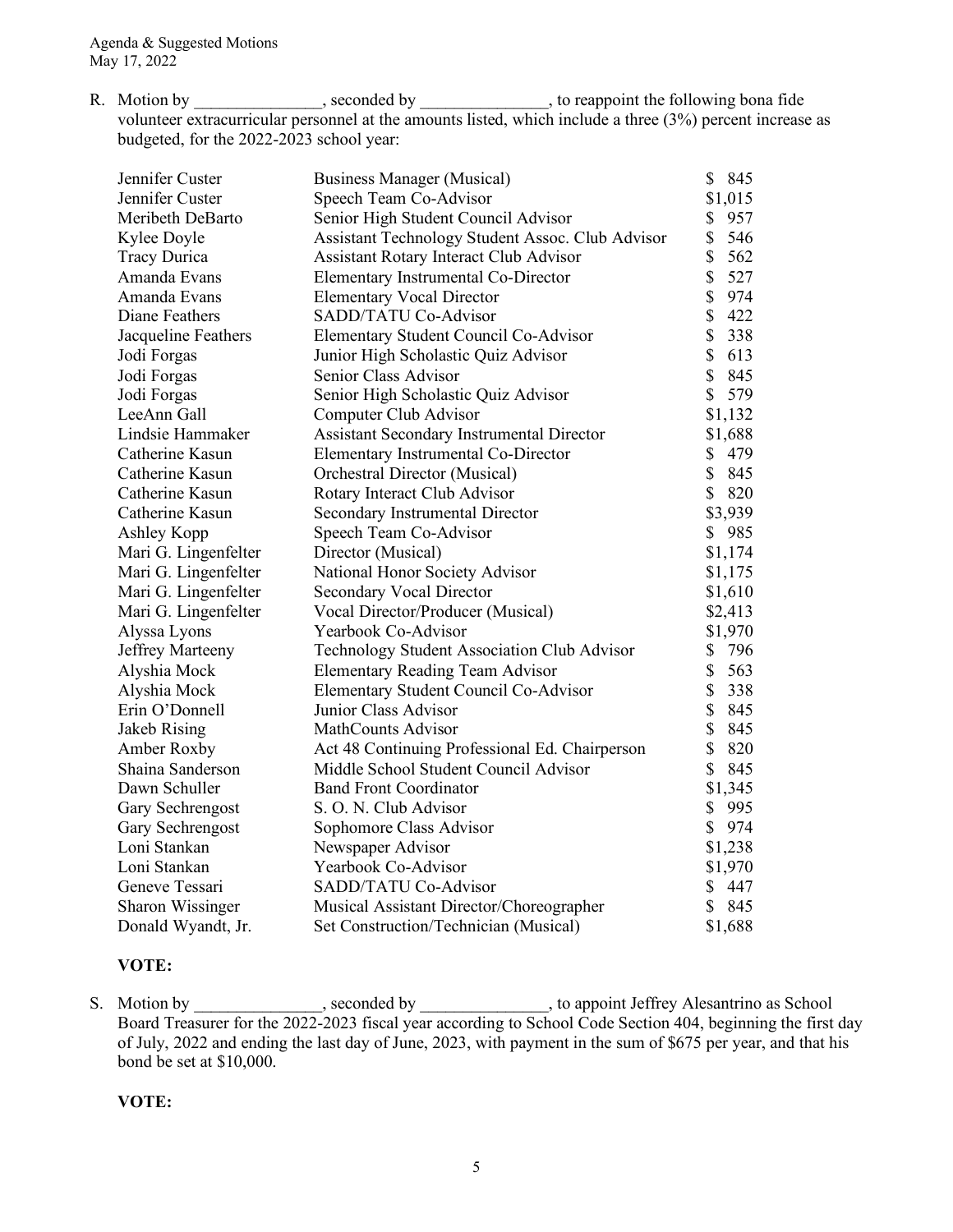T. Motion by \_\_\_\_\_\_\_\_\_\_\_\_, seconded by \_\_\_\_\_\_\_\_\_\_\_, to grant approval for the District to enter into an IT Management Services Agreement with In-Shore Technologies for the period from July 1, 2022 through June 30, 2027 at a cost of \$79,900 per year. (was \$76,800; \$77,600; \$78,400 for prior three-year term)

## **VOTE:**

U. Motion by \_\_\_\_\_\_\_\_\_\_\_\_, seconded by \_\_\_\_\_\_\_\_\_\_, to purchase a 2022 Transit-150 Passenger RWD Medium Roof Van from Suppes Ford at a cost of \$42,174 (COSTARS Contract No. 025-064). [budgeted—Capital Projects Fund]

## **VOTE:**

- V. Motion by \_\_\_\_\_\_\_\_\_\_\_\_\_, seconded by \_\_\_\_\_\_\_\_\_\_\_\_\_, to approve the following budgeted expenditures from the Capital Projects Fund for the 2022-2023 school year:
	- 1. Refinishing of the sixth to seventh grade stairwell area to be completed by Elias Painting at a cost of \$15,920.
	- 2. Refinishing of the second floor to band stairwell area to be completed by Elias Painting at a cost of \$17,470.
	- 3. Purchase of LED lighting replacements for the entire Field House from Mayer Electric (Hite) at a cost of \$3,630.
	- 4. Installation of 550 square feet of rubber sports flooring in the Field House Locker Room by Ridgetop Interiors at a cost of \$15,735.
	- 5. Asphalt sealing and crack repair at the Elementary School to be completed by M & M Asphalt Maintenance at a cost of \$13,965.
	- 6. Asphalt crack repair at the Middle/High School to be completed by  $M \& M$  Asphalt Maintenance at a cost of \$1,920.
	- 7. Window cladding at the Middle/High School Gymnasium to be completed by Modern Art & Plate Glass at a cost of \$2,400.
	- 8. Purchase of LED lighting and installation hardware for the Middle/High School roof from E-conolight at a cost of \$4,154.78.

# **VOTE:**

W. Motion by \_\_\_\_\_\_\_\_\_\_\_\_\_, seconded by \_\_\_\_\_\_\_\_\_\_\_\_\_, to award the bids for the Restrooms and Support Spaces Renovations Project at the Elementary School as follows: (to be distributed at meeting)

# **VOTE:**

X. Financial Report (Newsletter, Capital Reserve Account Report, Cash Balance/Investment Report, and Self-Funding Analysis for March attached)

## Y. Superintendent's Report